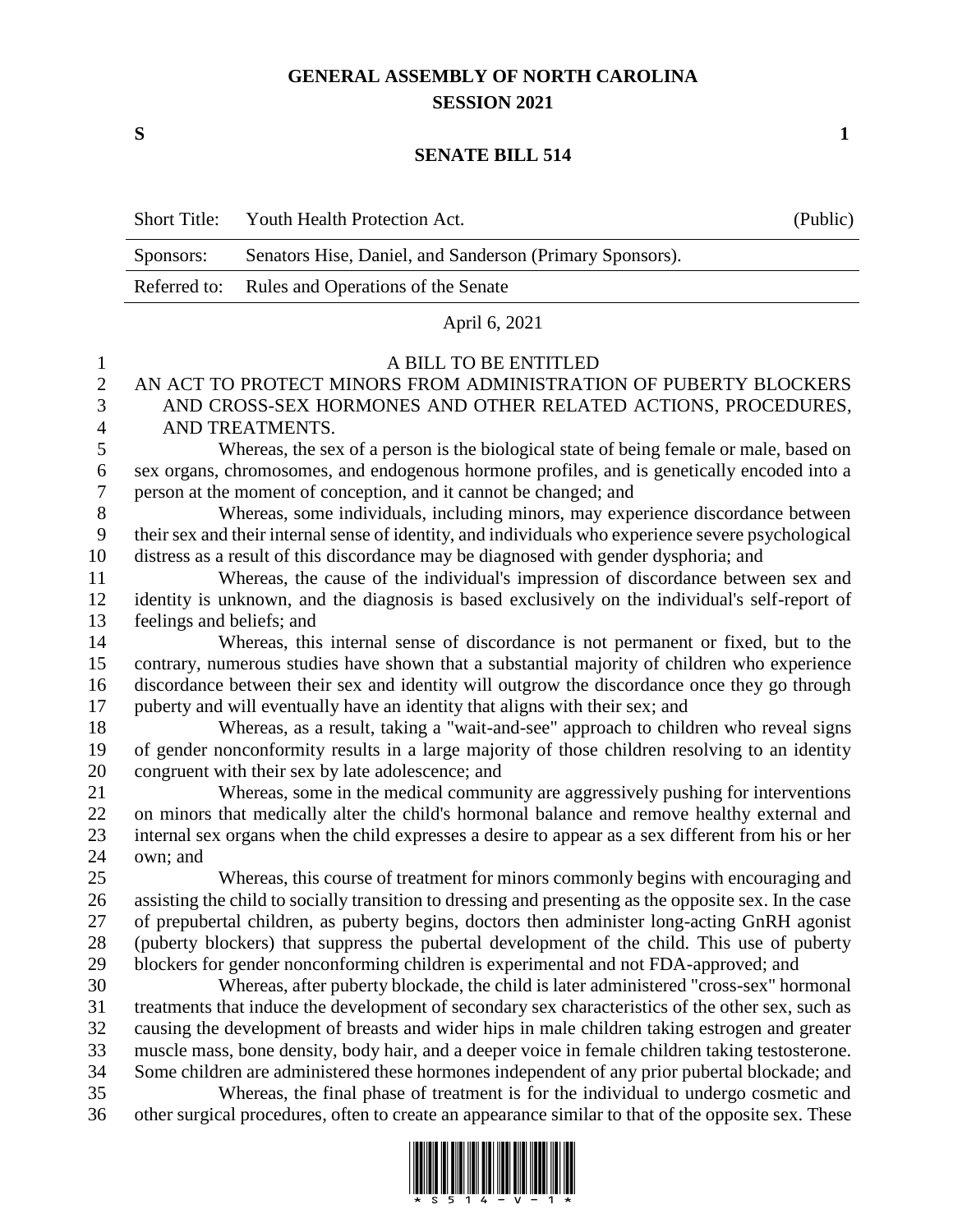surgical procedures may include a mastectomy to remove a female adolescent's breasts and "bottom surgery" that removes a minor's healthy reproductive organs and creates an artificial form aiming to approximate the appearance of the genitals of the opposite sex; and

 Whereas, for minors who are placed on puberty blockers that inhibit their bodies from experiencing the natural process of sexual development, the overwhelming majority will continue down a path toward cross-sex hormones and cosmetic surgery; and

 Whereas, this unproven, poorly studied series of interventions results in numerous harmful effects for minors, as well as risks of effects simply unknown due to the new and experimental nature of these interventions; and

 Whereas, among the known harms from puberty blockers is diminished bone density; the full effect of puberty blockers on brain development and cognition are yet unknown, though reason for concern is now present. There is no research on the long-term risks to minors of persistent exposure to puberty blockers. With the administration of cross-sex hormones comes increased risks of cardiovascular disease, thromboembolic stroke, asthma, COPD, and cancer; and

 Whereas, puberty blockers prevent gonadal maturation and thus render patients taking these drugs infertile. Introducing cross-sex hormones to children with immature gonads as a direct result of pubertal blockade is expected to cause irreversible sterility. Sterilization is also permanent for those who undergo surgery to remove reproductive organs, and such persons are likely to suffer through a lifetime of complications from the surgery, infections, and other difficulties requiring yet more medical intervention; and

 Whereas, several studies demonstrate that hormonal and surgical interventions often do not resolve the underlying psychological issues affecting the individual. For example, individuals who undergo cross-sex cosmetic surgical procedures have been found to suffer from elevated mortality rates higher than the general population. They experience significantly higher rates of substance abuse, depression, and psychiatric hospitalizations; and

 Whereas, minors, and often their parents, are unable to comprehend and fully appreciate the risk and life implications–including permanent sterility–that result from the use of puberty blockers, cross-sex hormones, and surgical procedures; and

 Whereas, for these reasons, the decision to pursue a course of hormonal and surgical interventions to address a discordance between the individual's sex and sense of identity should not be presented to or determined for minors who are incapable of comprehending the negative implications and life-course difficulties attending to these interventions; Now, therefore,

The General Assembly of North Carolina enacts:

 **SECTION 1.(a)** Chapter 90 of the General Statutes is amended by adding a new Article to read:

| 37 |                            | "Article 1M.                                                                   |
|----|----------------------------|--------------------------------------------------------------------------------|
| 38 |                            | "Youth Health Protection Act.                                                  |
| 39 | "§ 90-21.140. Definitions. |                                                                                |
| 40 |                            | The following definitions apply in this Article:                               |
| 41 | (1)                        | Government agent. $-$ Any agent, employee, volunteer, or contractor of a       |
| 42 |                            | public child services agency, private child placing agency, court, or school   |
| 43 |                            | district.                                                                      |
| 44 | (2)                        | Medical professional. - Any physician, surgeon, physician assistant, nurse,    |
| 45 |                            | clinical nurse specialist, nurse practitioner, anesthetist, psychiatrist, or   |
| 46 |                            | medical assistant licensed under this Chapter.                                 |
| 47 | (3)                        | Mental health care professional or counselor. - Any licensed medical, mental   |
| 48 |                            | health, or human services professional licensed under this Chapter, including  |
| 49 |                            | any psychologist, social worker, psychiatric nurse, allied mental health and   |
| 50 |                            | human services professional, licensed marriage and family therapist, certified |
| 51 |                            | rehabilitation counselor, licensed clinical mental health counselor, or any of |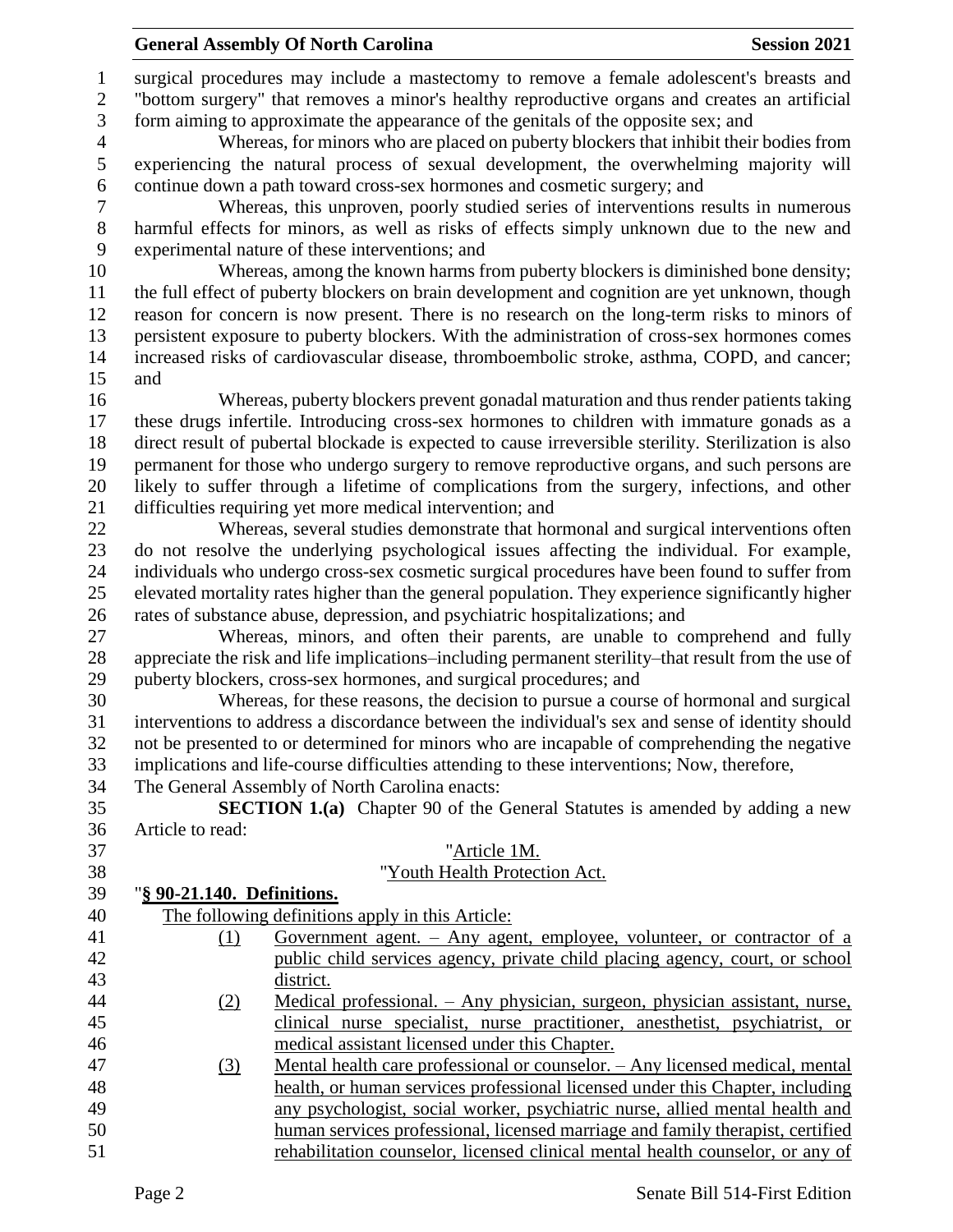|                           | <b>General Assembly Of North Carolina</b>                                                            | <b>Session 2021</b> |
|---------------------------|------------------------------------------------------------------------------------------------------|---------------------|
|                           | their respective interns or trainees, or any other person designated or licensed                     |                     |
|                           | as a mental health or human service professional.                                                    |                     |
| $\left(4\right)$          | Minor. $-$ Any individual who is below 21 years of age.                                              |                     |
| (5)                       | Political subdivision. $-$ Any division of local government, county, city,                           |                     |
|                           | assessment district, municipal corporation, special purpose district, board,                         |                     |
|                           | department, commission, or any division of local government delegated the                            |                     |
|                           | right to exercise part of the sovereign power of that subdivision.                                   |                     |
| (6)                       | <u>Sex. – The biological state of being female or male, based on sex organs,</u>                     |                     |
|                           | chromosomes, and endogenous hormone profiles.                                                        |                     |
|                           | "§ 90-21.141. Prohibition of certain practices and health care services.                             |                     |
| (a)                       | Notwithstanding any other provision of law, it shall be unlawful for any individual to               |                     |
|                           | engage in any of the following practices upon a minor, or cause them to be performed, to facilitate  |                     |
|                           | the minor's desire to present or appear in a manner that is inconsistent with the minor's sex:       |                     |
| (1)                       | Performing surgeries that sterilize, including castration, vasectomy,                                |                     |
|                           | hysterectomy, oophorectomy, metoidioplasty, orchiectomy, penectomy,                                  |                     |
|                           | phalloplasty, and vaginoplasty.                                                                      |                     |
| <u>(2)</u>                | Performing a mastectomy.                                                                             |                     |
| (3)                       | Administering or supplying the following medications that induce transient or                        |                     |
|                           | permanent infertility:                                                                               |                     |
|                           | Puberty-blocking medication to stop or delay normal puberty.<br><u>a.</u>                            |                     |
|                           | Supraphysiologic doses of testosterone or other androgens to members<br><u>b.</u>                    |                     |
|                           | of the female sex.                                                                                   |                     |
|                           | Supraphysiologic doses of estrogen or synthetic compounds with<br>$\underline{c}$ .                  |                     |
|                           | estrogenic activity to members of the male sex.                                                      |                     |
| (4)                       | Removing any otherwise healthy or nondiseased body part or tissue.                                   |                     |
| (b)                       | A medical professional who engages in any of the practices identified in subsection                  |                     |
|                           | (a) of this section or causes them to be performed shall be considered to have engaged in            |                     |
|                           | unprofessional conduct and shall be subject to revocation of licensure and other appropriate         |                     |
|                           | discipline by the medical professional's licensing or certifying board. The medical professional     |                     |
|                           | shall also be subject to a civil penalty of up to one thousand dollars (\$1,000) per occurrence. The |                     |
|                           | clear proceeds of civil penalties provided for in this subsection shall be remitted to the Civil     |                     |
|                           | Penalty and Forfeiture Fund in accordance with G.S. 115C-457.2.                                      |                     |
| (c)                       | This section does not apply to the good-faith medical decision of a parent or guardian               |                     |
|                           | of a minor born with a medically verifiable genetic disorder of sexual development, including        |                     |
| any of the following:     |                                                                                                      |                     |
| (1)                       | A minor with external biological sex characteristics that are irresolvably                           |                     |
|                           | ambiguous, such as a minor born having 46 XX chromosomes with                                        |                     |
|                           | virilization, 46 XY chromosomes with under-virilization, or having both                              |                     |
|                           | ovarian and testicular tissue.                                                                       |                     |
| (2)                       | When a physician has otherwise diagnosed a disorder of sexual development,                           |                     |
|                           | in which the physician has determined through genetic testing that the minor                         |                     |
|                           | does not have the normal sex chromosome structure for male or female sexes.                          |                     |
| (d)                       | Notwithstanding any other provision of law, it shall be unlawful for any health care                 |                     |
|                           | provider, as defined in G.S. 90-21.11, that receives State funds, to furnish, provide, or perform    |                     |
|                           | any health care service that constitutes the performance of or preparation for a gender transition   |                     |
| procedure to a minor.     |                                                                                                      |                     |
| "§ 90-21.142. Counseling. |                                                                                                      |                     |
|                           | A State office, agency, political subdivision of the State or local government, or any               |                     |
|                           | organization with authority to license or discipline the members of a profession may not prohibit,   |                     |
|                           | impose any penalty, or take any adverse action against any individual who gives or receives          |                     |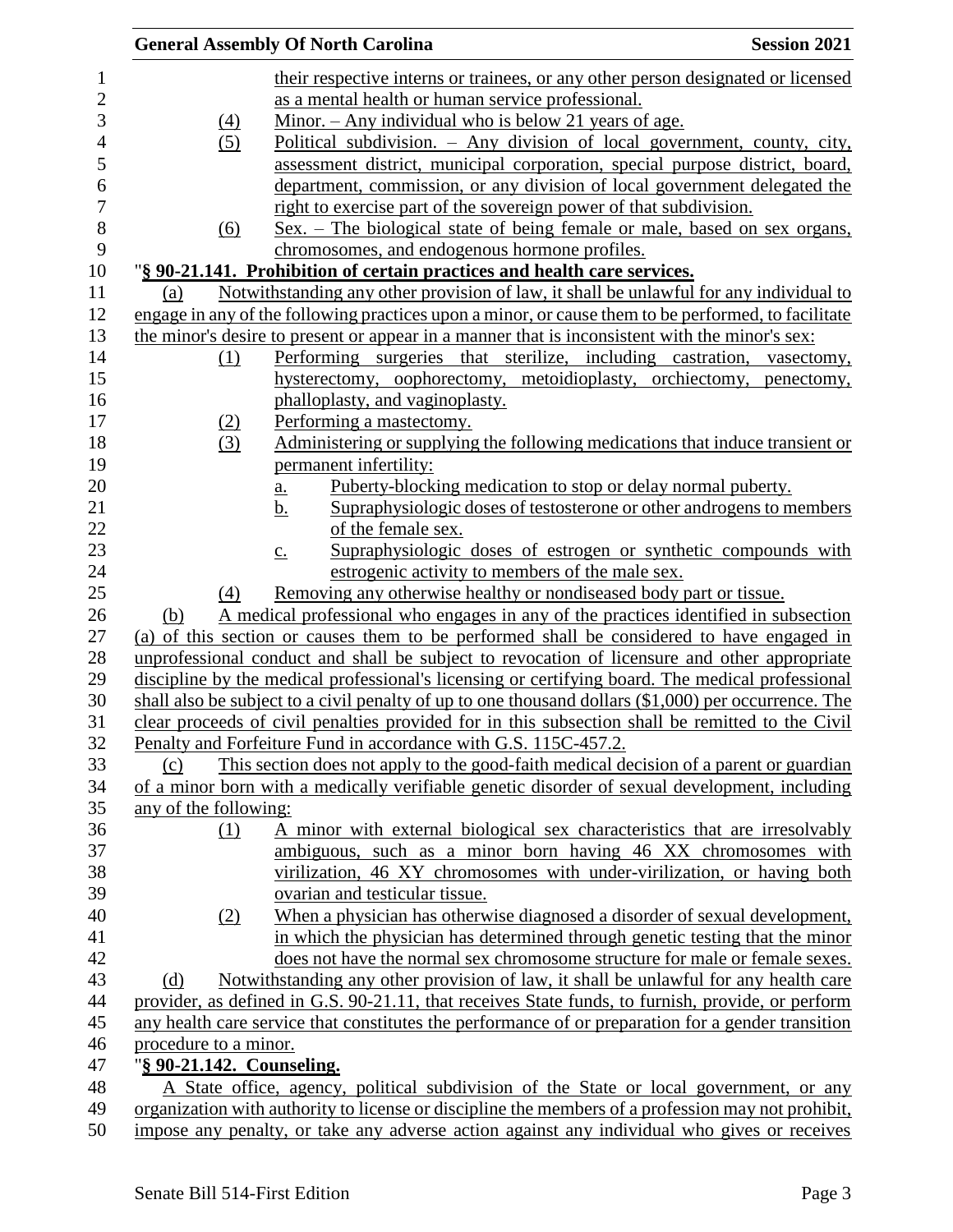| counsel, advice, guidance, or any other speech or communication, whether described as therapy<br>$\mathbf{1}$<br>or provided for a fee, consistent with conscience or religious belief.<br>$\mathbf{2}$<br>3<br>"§ 90-21.143. Protection of parental rights.<br>$\overline{\mathcal{A}}$<br>Parents, guardians, or custodians, in exercising the fundamental right to care for their<br>(a)<br>5<br>child, may withhold consent for any treatment, activity, or mental health care services that are<br>6<br>designed and intended to form their child's conceptions of sex and gender or to treat gender<br>$\boldsymbol{7}$<br>dysphoria or gender nonconformity. The State, its agents, and political subdivisions shall not<br>$8\,$<br>infringe upon or impede the exercise of this right under this section.<br>9<br>No government agent, nor any employee of this State, any political subdivision of this<br>(b)<br>State, or any other governmental entity, except for law enforcement personnel, shall encourage<br>10<br>or coerce a minor to withhold information from the minor's parent. Nor shall any such employee<br>11<br>12<br>withhold from a minor's parents information that is relevant to the physical or mental health of<br>13<br>their child and of a sort that parents interested in and responsible for the well-being of a minor<br>reasonably would demand and should be apprised of. Such conduct shall be grounds for<br>14<br>discipline of the employee, in addition to any other remedies provided to a parent under this Act.<br>15<br>16<br>If a government agent has knowledge that a minor under its care or supervision has<br>(c)<br>exhibited symptoms of gender dysphoria, gender nonconformity, or otherwise demonstrates a<br>17<br>18<br>desire to be treated in a manner incongruent with the minor's sex, the government agent or entity<br>19<br>with knowledge of that circumstance shall immediately notify, in writing, each of the minor's<br>20<br>parents, guardians, or custodians. The notice shall describe all of the relevant circumstances with<br>21<br>reasonable specificity.<br>22<br>"§ 90-21.144. Whistleblower protection.<br>No person shall be discriminated against in any manner because the person does any<br>23<br>(a)<br>24<br>of the following:<br>25<br>Provided, caused to be provided, or takes steps to provide or cause to be<br>(1)<br>26<br>provided to his or her employer, the Attorney General, any State agency, the<br>27<br>United States Department of Health and Human Services, or any other federal<br>28<br>agency, any information or an act or omission that is a violation of any<br>29<br>provision of this Article.<br>30<br>Testified or prepared to testify in a proceeding concerning a violation of this<br>(2)<br>31<br>Article.<br>32<br>Assisted or participated in a proceeding concerning a violation of this Article.<br>(3)<br>Unless a disclosure or report of information is specifically prohibited by law, no<br>33<br>(b)<br>34<br>person shall be discriminated against in any manner because the person disclosed any information<br>under this Article that the person believes evinces any of the following:<br>36<br>Any violation of law, rule, or regulation.<br>$\Omega$<br>Any violation of any standard of care or other ethical guidelines for the<br>(2)<br>38<br>provision of any health care service.<br>Gross mismanagement, a gross waste of funds, an abuse of authority, or a<br>(3)<br>substantial and specific danger to public health or safety.<br>"§ 90-21.145. Civil remedies.<br>41<br>42<br>A civil action for compensatory or special damages, injunctive relief, or any other<br>(a)<br>43<br>relief available under law may be brought by any person for any violation of any provision of<br>44<br>this Article against the clinic, health care system, medical professional, or other person<br>45<br>responsible for the violation.<br>Any party aggrieved or harmed by any violation of this Article shall be required to<br>46<br>(b)<br>bring suit for violation of this Article no later than two years after the day the cause of action<br>47<br>48<br>accrued. Minors injured by practices prohibited under this Article may bring an action during<br>49<br>their minority through a parent, and may bring an action in their own name upon reaching<br>50<br>majority at any time from that date until 20 years from the date the minor attained the age of |    | <b>General Assembly Of North Carolina</b> |  | <b>Session 2021</b> |
|---------------------------------------------------------------------------------------------------------------------------------------------------------------------------------------------------------------------------------------------------------------------------------------------------------------------------------------------------------------------------------------------------------------------------------------------------------------------------------------------------------------------------------------------------------------------------------------------------------------------------------------------------------------------------------------------------------------------------------------------------------------------------------------------------------------------------------------------------------------------------------------------------------------------------------------------------------------------------------------------------------------------------------------------------------------------------------------------------------------------------------------------------------------------------------------------------------------------------------------------------------------------------------------------------------------------------------------------------------------------------------------------------------------------------------------------------------------------------------------------------------------------------------------------------------------------------------------------------------------------------------------------------------------------------------------------------------------------------------------------------------------------------------------------------------------------------------------------------------------------------------------------------------------------------------------------------------------------------------------------------------------------------------------------------------------------------------------------------------------------------------------------------------------------------------------------------------------------------------------------------------------------------------------------------------------------------------------------------------------------------------------------------------------------------------------------------------------------------------------------------------------------------------------------------------------------------------------------------------------------------------------------------------------------------------------------------------------------------------------------------------------------------------------------------------------------------------------------------------------------------------------------------------------------------------------------------------------------------------------------------------------------------------------------------------------------------------------------------------------------------------------------------------------------------------------------------------------------------------------------------------------------------------------------------------------------------------------------------------------------------------------------------------------------------------------------------------------------------------------------------------------------------------------------------------------------------------------------------------------------------------------------------------------------------------------------------------------------------------------------------------------------------------------------------------------------------------------------------------------------------------------------------------------------------------------------------------------------------------------------------------------------------------------------------------------------------------------------------------------------------------------------------------------------------------------------------------------------------------------------------------------------------------------------------------------------------------------------------------------------------------------------------------------------------------------------------------------------------------------------------------------------------|----|-------------------------------------------|--|---------------------|
|                                                                                                                                                                                                                                                                                                                                                                                                                                                                                                                                                                                                                                                                                                                                                                                                                                                                                                                                                                                                                                                                                                                                                                                                                                                                                                                                                                                                                                                                                                                                                                                                                                                                                                                                                                                                                                                                                                                                                                                                                                                                                                                                                                                                                                                                                                                                                                                                                                                                                                                                                                                                                                                                                                                                                                                                                                                                                                                                                                                                                                                                                                                                                                                                                                                                                                                                                                                                                                                                                                                                                                                                                                                                                                                                                                                                                                                                                                                                                                                                                                                                                                                                                                                                                                                                                                                                                                                                                                                                                                                           |    |                                           |  |                     |
|                                                                                                                                                                                                                                                                                                                                                                                                                                                                                                                                                                                                                                                                                                                                                                                                                                                                                                                                                                                                                                                                                                                                                                                                                                                                                                                                                                                                                                                                                                                                                                                                                                                                                                                                                                                                                                                                                                                                                                                                                                                                                                                                                                                                                                                                                                                                                                                                                                                                                                                                                                                                                                                                                                                                                                                                                                                                                                                                                                                                                                                                                                                                                                                                                                                                                                                                                                                                                                                                                                                                                                                                                                                                                                                                                                                                                                                                                                                                                                                                                                                                                                                                                                                                                                                                                                                                                                                                                                                                                                                           |    |                                           |  |                     |
|                                                                                                                                                                                                                                                                                                                                                                                                                                                                                                                                                                                                                                                                                                                                                                                                                                                                                                                                                                                                                                                                                                                                                                                                                                                                                                                                                                                                                                                                                                                                                                                                                                                                                                                                                                                                                                                                                                                                                                                                                                                                                                                                                                                                                                                                                                                                                                                                                                                                                                                                                                                                                                                                                                                                                                                                                                                                                                                                                                                                                                                                                                                                                                                                                                                                                                                                                                                                                                                                                                                                                                                                                                                                                                                                                                                                                                                                                                                                                                                                                                                                                                                                                                                                                                                                                                                                                                                                                                                                                                                           |    |                                           |  |                     |
|                                                                                                                                                                                                                                                                                                                                                                                                                                                                                                                                                                                                                                                                                                                                                                                                                                                                                                                                                                                                                                                                                                                                                                                                                                                                                                                                                                                                                                                                                                                                                                                                                                                                                                                                                                                                                                                                                                                                                                                                                                                                                                                                                                                                                                                                                                                                                                                                                                                                                                                                                                                                                                                                                                                                                                                                                                                                                                                                                                                                                                                                                                                                                                                                                                                                                                                                                                                                                                                                                                                                                                                                                                                                                                                                                                                                                                                                                                                                                                                                                                                                                                                                                                                                                                                                                                                                                                                                                                                                                                                           |    |                                           |  |                     |
|                                                                                                                                                                                                                                                                                                                                                                                                                                                                                                                                                                                                                                                                                                                                                                                                                                                                                                                                                                                                                                                                                                                                                                                                                                                                                                                                                                                                                                                                                                                                                                                                                                                                                                                                                                                                                                                                                                                                                                                                                                                                                                                                                                                                                                                                                                                                                                                                                                                                                                                                                                                                                                                                                                                                                                                                                                                                                                                                                                                                                                                                                                                                                                                                                                                                                                                                                                                                                                                                                                                                                                                                                                                                                                                                                                                                                                                                                                                                                                                                                                                                                                                                                                                                                                                                                                                                                                                                                                                                                                                           |    |                                           |  |                     |
|                                                                                                                                                                                                                                                                                                                                                                                                                                                                                                                                                                                                                                                                                                                                                                                                                                                                                                                                                                                                                                                                                                                                                                                                                                                                                                                                                                                                                                                                                                                                                                                                                                                                                                                                                                                                                                                                                                                                                                                                                                                                                                                                                                                                                                                                                                                                                                                                                                                                                                                                                                                                                                                                                                                                                                                                                                                                                                                                                                                                                                                                                                                                                                                                                                                                                                                                                                                                                                                                                                                                                                                                                                                                                                                                                                                                                                                                                                                                                                                                                                                                                                                                                                                                                                                                                                                                                                                                                                                                                                                           |    |                                           |  |                     |
|                                                                                                                                                                                                                                                                                                                                                                                                                                                                                                                                                                                                                                                                                                                                                                                                                                                                                                                                                                                                                                                                                                                                                                                                                                                                                                                                                                                                                                                                                                                                                                                                                                                                                                                                                                                                                                                                                                                                                                                                                                                                                                                                                                                                                                                                                                                                                                                                                                                                                                                                                                                                                                                                                                                                                                                                                                                                                                                                                                                                                                                                                                                                                                                                                                                                                                                                                                                                                                                                                                                                                                                                                                                                                                                                                                                                                                                                                                                                                                                                                                                                                                                                                                                                                                                                                                                                                                                                                                                                                                                           |    |                                           |  |                     |
|                                                                                                                                                                                                                                                                                                                                                                                                                                                                                                                                                                                                                                                                                                                                                                                                                                                                                                                                                                                                                                                                                                                                                                                                                                                                                                                                                                                                                                                                                                                                                                                                                                                                                                                                                                                                                                                                                                                                                                                                                                                                                                                                                                                                                                                                                                                                                                                                                                                                                                                                                                                                                                                                                                                                                                                                                                                                                                                                                                                                                                                                                                                                                                                                                                                                                                                                                                                                                                                                                                                                                                                                                                                                                                                                                                                                                                                                                                                                                                                                                                                                                                                                                                                                                                                                                                                                                                                                                                                                                                                           |    |                                           |  |                     |
|                                                                                                                                                                                                                                                                                                                                                                                                                                                                                                                                                                                                                                                                                                                                                                                                                                                                                                                                                                                                                                                                                                                                                                                                                                                                                                                                                                                                                                                                                                                                                                                                                                                                                                                                                                                                                                                                                                                                                                                                                                                                                                                                                                                                                                                                                                                                                                                                                                                                                                                                                                                                                                                                                                                                                                                                                                                                                                                                                                                                                                                                                                                                                                                                                                                                                                                                                                                                                                                                                                                                                                                                                                                                                                                                                                                                                                                                                                                                                                                                                                                                                                                                                                                                                                                                                                                                                                                                                                                                                                                           |    |                                           |  |                     |
|                                                                                                                                                                                                                                                                                                                                                                                                                                                                                                                                                                                                                                                                                                                                                                                                                                                                                                                                                                                                                                                                                                                                                                                                                                                                                                                                                                                                                                                                                                                                                                                                                                                                                                                                                                                                                                                                                                                                                                                                                                                                                                                                                                                                                                                                                                                                                                                                                                                                                                                                                                                                                                                                                                                                                                                                                                                                                                                                                                                                                                                                                                                                                                                                                                                                                                                                                                                                                                                                                                                                                                                                                                                                                                                                                                                                                                                                                                                                                                                                                                                                                                                                                                                                                                                                                                                                                                                                                                                                                                                           |    |                                           |  |                     |
|                                                                                                                                                                                                                                                                                                                                                                                                                                                                                                                                                                                                                                                                                                                                                                                                                                                                                                                                                                                                                                                                                                                                                                                                                                                                                                                                                                                                                                                                                                                                                                                                                                                                                                                                                                                                                                                                                                                                                                                                                                                                                                                                                                                                                                                                                                                                                                                                                                                                                                                                                                                                                                                                                                                                                                                                                                                                                                                                                                                                                                                                                                                                                                                                                                                                                                                                                                                                                                                                                                                                                                                                                                                                                                                                                                                                                                                                                                                                                                                                                                                                                                                                                                                                                                                                                                                                                                                                                                                                                                                           |    |                                           |  |                     |
|                                                                                                                                                                                                                                                                                                                                                                                                                                                                                                                                                                                                                                                                                                                                                                                                                                                                                                                                                                                                                                                                                                                                                                                                                                                                                                                                                                                                                                                                                                                                                                                                                                                                                                                                                                                                                                                                                                                                                                                                                                                                                                                                                                                                                                                                                                                                                                                                                                                                                                                                                                                                                                                                                                                                                                                                                                                                                                                                                                                                                                                                                                                                                                                                                                                                                                                                                                                                                                                                                                                                                                                                                                                                                                                                                                                                                                                                                                                                                                                                                                                                                                                                                                                                                                                                                                                                                                                                                                                                                                                           |    |                                           |  |                     |
|                                                                                                                                                                                                                                                                                                                                                                                                                                                                                                                                                                                                                                                                                                                                                                                                                                                                                                                                                                                                                                                                                                                                                                                                                                                                                                                                                                                                                                                                                                                                                                                                                                                                                                                                                                                                                                                                                                                                                                                                                                                                                                                                                                                                                                                                                                                                                                                                                                                                                                                                                                                                                                                                                                                                                                                                                                                                                                                                                                                                                                                                                                                                                                                                                                                                                                                                                                                                                                                                                                                                                                                                                                                                                                                                                                                                                                                                                                                                                                                                                                                                                                                                                                                                                                                                                                                                                                                                                                                                                                                           |    |                                           |  |                     |
|                                                                                                                                                                                                                                                                                                                                                                                                                                                                                                                                                                                                                                                                                                                                                                                                                                                                                                                                                                                                                                                                                                                                                                                                                                                                                                                                                                                                                                                                                                                                                                                                                                                                                                                                                                                                                                                                                                                                                                                                                                                                                                                                                                                                                                                                                                                                                                                                                                                                                                                                                                                                                                                                                                                                                                                                                                                                                                                                                                                                                                                                                                                                                                                                                                                                                                                                                                                                                                                                                                                                                                                                                                                                                                                                                                                                                                                                                                                                                                                                                                                                                                                                                                                                                                                                                                                                                                                                                                                                                                                           |    |                                           |  |                     |
|                                                                                                                                                                                                                                                                                                                                                                                                                                                                                                                                                                                                                                                                                                                                                                                                                                                                                                                                                                                                                                                                                                                                                                                                                                                                                                                                                                                                                                                                                                                                                                                                                                                                                                                                                                                                                                                                                                                                                                                                                                                                                                                                                                                                                                                                                                                                                                                                                                                                                                                                                                                                                                                                                                                                                                                                                                                                                                                                                                                                                                                                                                                                                                                                                                                                                                                                                                                                                                                                                                                                                                                                                                                                                                                                                                                                                                                                                                                                                                                                                                                                                                                                                                                                                                                                                                                                                                                                                                                                                                                           |    |                                           |  |                     |
|                                                                                                                                                                                                                                                                                                                                                                                                                                                                                                                                                                                                                                                                                                                                                                                                                                                                                                                                                                                                                                                                                                                                                                                                                                                                                                                                                                                                                                                                                                                                                                                                                                                                                                                                                                                                                                                                                                                                                                                                                                                                                                                                                                                                                                                                                                                                                                                                                                                                                                                                                                                                                                                                                                                                                                                                                                                                                                                                                                                                                                                                                                                                                                                                                                                                                                                                                                                                                                                                                                                                                                                                                                                                                                                                                                                                                                                                                                                                                                                                                                                                                                                                                                                                                                                                                                                                                                                                                                                                                                                           |    |                                           |  |                     |
|                                                                                                                                                                                                                                                                                                                                                                                                                                                                                                                                                                                                                                                                                                                                                                                                                                                                                                                                                                                                                                                                                                                                                                                                                                                                                                                                                                                                                                                                                                                                                                                                                                                                                                                                                                                                                                                                                                                                                                                                                                                                                                                                                                                                                                                                                                                                                                                                                                                                                                                                                                                                                                                                                                                                                                                                                                                                                                                                                                                                                                                                                                                                                                                                                                                                                                                                                                                                                                                                                                                                                                                                                                                                                                                                                                                                                                                                                                                                                                                                                                                                                                                                                                                                                                                                                                                                                                                                                                                                                                                           |    |                                           |  |                     |
|                                                                                                                                                                                                                                                                                                                                                                                                                                                                                                                                                                                                                                                                                                                                                                                                                                                                                                                                                                                                                                                                                                                                                                                                                                                                                                                                                                                                                                                                                                                                                                                                                                                                                                                                                                                                                                                                                                                                                                                                                                                                                                                                                                                                                                                                                                                                                                                                                                                                                                                                                                                                                                                                                                                                                                                                                                                                                                                                                                                                                                                                                                                                                                                                                                                                                                                                                                                                                                                                                                                                                                                                                                                                                                                                                                                                                                                                                                                                                                                                                                                                                                                                                                                                                                                                                                                                                                                                                                                                                                                           |    |                                           |  |                     |
|                                                                                                                                                                                                                                                                                                                                                                                                                                                                                                                                                                                                                                                                                                                                                                                                                                                                                                                                                                                                                                                                                                                                                                                                                                                                                                                                                                                                                                                                                                                                                                                                                                                                                                                                                                                                                                                                                                                                                                                                                                                                                                                                                                                                                                                                                                                                                                                                                                                                                                                                                                                                                                                                                                                                                                                                                                                                                                                                                                                                                                                                                                                                                                                                                                                                                                                                                                                                                                                                                                                                                                                                                                                                                                                                                                                                                                                                                                                                                                                                                                                                                                                                                                                                                                                                                                                                                                                                                                                                                                                           |    |                                           |  |                     |
|                                                                                                                                                                                                                                                                                                                                                                                                                                                                                                                                                                                                                                                                                                                                                                                                                                                                                                                                                                                                                                                                                                                                                                                                                                                                                                                                                                                                                                                                                                                                                                                                                                                                                                                                                                                                                                                                                                                                                                                                                                                                                                                                                                                                                                                                                                                                                                                                                                                                                                                                                                                                                                                                                                                                                                                                                                                                                                                                                                                                                                                                                                                                                                                                                                                                                                                                                                                                                                                                                                                                                                                                                                                                                                                                                                                                                                                                                                                                                                                                                                                                                                                                                                                                                                                                                                                                                                                                                                                                                                                           |    |                                           |  |                     |
|                                                                                                                                                                                                                                                                                                                                                                                                                                                                                                                                                                                                                                                                                                                                                                                                                                                                                                                                                                                                                                                                                                                                                                                                                                                                                                                                                                                                                                                                                                                                                                                                                                                                                                                                                                                                                                                                                                                                                                                                                                                                                                                                                                                                                                                                                                                                                                                                                                                                                                                                                                                                                                                                                                                                                                                                                                                                                                                                                                                                                                                                                                                                                                                                                                                                                                                                                                                                                                                                                                                                                                                                                                                                                                                                                                                                                                                                                                                                                                                                                                                                                                                                                                                                                                                                                                                                                                                                                                                                                                                           |    |                                           |  |                     |
|                                                                                                                                                                                                                                                                                                                                                                                                                                                                                                                                                                                                                                                                                                                                                                                                                                                                                                                                                                                                                                                                                                                                                                                                                                                                                                                                                                                                                                                                                                                                                                                                                                                                                                                                                                                                                                                                                                                                                                                                                                                                                                                                                                                                                                                                                                                                                                                                                                                                                                                                                                                                                                                                                                                                                                                                                                                                                                                                                                                                                                                                                                                                                                                                                                                                                                                                                                                                                                                                                                                                                                                                                                                                                                                                                                                                                                                                                                                                                                                                                                                                                                                                                                                                                                                                                                                                                                                                                                                                                                                           |    |                                           |  |                     |
|                                                                                                                                                                                                                                                                                                                                                                                                                                                                                                                                                                                                                                                                                                                                                                                                                                                                                                                                                                                                                                                                                                                                                                                                                                                                                                                                                                                                                                                                                                                                                                                                                                                                                                                                                                                                                                                                                                                                                                                                                                                                                                                                                                                                                                                                                                                                                                                                                                                                                                                                                                                                                                                                                                                                                                                                                                                                                                                                                                                                                                                                                                                                                                                                                                                                                                                                                                                                                                                                                                                                                                                                                                                                                                                                                                                                                                                                                                                                                                                                                                                                                                                                                                                                                                                                                                                                                                                                                                                                                                                           |    |                                           |  |                     |
|                                                                                                                                                                                                                                                                                                                                                                                                                                                                                                                                                                                                                                                                                                                                                                                                                                                                                                                                                                                                                                                                                                                                                                                                                                                                                                                                                                                                                                                                                                                                                                                                                                                                                                                                                                                                                                                                                                                                                                                                                                                                                                                                                                                                                                                                                                                                                                                                                                                                                                                                                                                                                                                                                                                                                                                                                                                                                                                                                                                                                                                                                                                                                                                                                                                                                                                                                                                                                                                                                                                                                                                                                                                                                                                                                                                                                                                                                                                                                                                                                                                                                                                                                                                                                                                                                                                                                                                                                                                                                                                           |    |                                           |  |                     |
|                                                                                                                                                                                                                                                                                                                                                                                                                                                                                                                                                                                                                                                                                                                                                                                                                                                                                                                                                                                                                                                                                                                                                                                                                                                                                                                                                                                                                                                                                                                                                                                                                                                                                                                                                                                                                                                                                                                                                                                                                                                                                                                                                                                                                                                                                                                                                                                                                                                                                                                                                                                                                                                                                                                                                                                                                                                                                                                                                                                                                                                                                                                                                                                                                                                                                                                                                                                                                                                                                                                                                                                                                                                                                                                                                                                                                                                                                                                                                                                                                                                                                                                                                                                                                                                                                                                                                                                                                                                                                                                           |    |                                           |  |                     |
|                                                                                                                                                                                                                                                                                                                                                                                                                                                                                                                                                                                                                                                                                                                                                                                                                                                                                                                                                                                                                                                                                                                                                                                                                                                                                                                                                                                                                                                                                                                                                                                                                                                                                                                                                                                                                                                                                                                                                                                                                                                                                                                                                                                                                                                                                                                                                                                                                                                                                                                                                                                                                                                                                                                                                                                                                                                                                                                                                                                                                                                                                                                                                                                                                                                                                                                                                                                                                                                                                                                                                                                                                                                                                                                                                                                                                                                                                                                                                                                                                                                                                                                                                                                                                                                                                                                                                                                                                                                                                                                           |    |                                           |  |                     |
|                                                                                                                                                                                                                                                                                                                                                                                                                                                                                                                                                                                                                                                                                                                                                                                                                                                                                                                                                                                                                                                                                                                                                                                                                                                                                                                                                                                                                                                                                                                                                                                                                                                                                                                                                                                                                                                                                                                                                                                                                                                                                                                                                                                                                                                                                                                                                                                                                                                                                                                                                                                                                                                                                                                                                                                                                                                                                                                                                                                                                                                                                                                                                                                                                                                                                                                                                                                                                                                                                                                                                                                                                                                                                                                                                                                                                                                                                                                                                                                                                                                                                                                                                                                                                                                                                                                                                                                                                                                                                                                           |    |                                           |  |                     |
|                                                                                                                                                                                                                                                                                                                                                                                                                                                                                                                                                                                                                                                                                                                                                                                                                                                                                                                                                                                                                                                                                                                                                                                                                                                                                                                                                                                                                                                                                                                                                                                                                                                                                                                                                                                                                                                                                                                                                                                                                                                                                                                                                                                                                                                                                                                                                                                                                                                                                                                                                                                                                                                                                                                                                                                                                                                                                                                                                                                                                                                                                                                                                                                                                                                                                                                                                                                                                                                                                                                                                                                                                                                                                                                                                                                                                                                                                                                                                                                                                                                                                                                                                                                                                                                                                                                                                                                                                                                                                                                           |    |                                           |  |                     |
|                                                                                                                                                                                                                                                                                                                                                                                                                                                                                                                                                                                                                                                                                                                                                                                                                                                                                                                                                                                                                                                                                                                                                                                                                                                                                                                                                                                                                                                                                                                                                                                                                                                                                                                                                                                                                                                                                                                                                                                                                                                                                                                                                                                                                                                                                                                                                                                                                                                                                                                                                                                                                                                                                                                                                                                                                                                                                                                                                                                                                                                                                                                                                                                                                                                                                                                                                                                                                                                                                                                                                                                                                                                                                                                                                                                                                                                                                                                                                                                                                                                                                                                                                                                                                                                                                                                                                                                                                                                                                                                           |    |                                           |  |                     |
|                                                                                                                                                                                                                                                                                                                                                                                                                                                                                                                                                                                                                                                                                                                                                                                                                                                                                                                                                                                                                                                                                                                                                                                                                                                                                                                                                                                                                                                                                                                                                                                                                                                                                                                                                                                                                                                                                                                                                                                                                                                                                                                                                                                                                                                                                                                                                                                                                                                                                                                                                                                                                                                                                                                                                                                                                                                                                                                                                                                                                                                                                                                                                                                                                                                                                                                                                                                                                                                                                                                                                                                                                                                                                                                                                                                                                                                                                                                                                                                                                                                                                                                                                                                                                                                                                                                                                                                                                                                                                                                           |    |                                           |  |                     |
|                                                                                                                                                                                                                                                                                                                                                                                                                                                                                                                                                                                                                                                                                                                                                                                                                                                                                                                                                                                                                                                                                                                                                                                                                                                                                                                                                                                                                                                                                                                                                                                                                                                                                                                                                                                                                                                                                                                                                                                                                                                                                                                                                                                                                                                                                                                                                                                                                                                                                                                                                                                                                                                                                                                                                                                                                                                                                                                                                                                                                                                                                                                                                                                                                                                                                                                                                                                                                                                                                                                                                                                                                                                                                                                                                                                                                                                                                                                                                                                                                                                                                                                                                                                                                                                                                                                                                                                                                                                                                                                           |    |                                           |  |                     |
|                                                                                                                                                                                                                                                                                                                                                                                                                                                                                                                                                                                                                                                                                                                                                                                                                                                                                                                                                                                                                                                                                                                                                                                                                                                                                                                                                                                                                                                                                                                                                                                                                                                                                                                                                                                                                                                                                                                                                                                                                                                                                                                                                                                                                                                                                                                                                                                                                                                                                                                                                                                                                                                                                                                                                                                                                                                                                                                                                                                                                                                                                                                                                                                                                                                                                                                                                                                                                                                                                                                                                                                                                                                                                                                                                                                                                                                                                                                                                                                                                                                                                                                                                                                                                                                                                                                                                                                                                                                                                                                           |    |                                           |  |                     |
|                                                                                                                                                                                                                                                                                                                                                                                                                                                                                                                                                                                                                                                                                                                                                                                                                                                                                                                                                                                                                                                                                                                                                                                                                                                                                                                                                                                                                                                                                                                                                                                                                                                                                                                                                                                                                                                                                                                                                                                                                                                                                                                                                                                                                                                                                                                                                                                                                                                                                                                                                                                                                                                                                                                                                                                                                                                                                                                                                                                                                                                                                                                                                                                                                                                                                                                                                                                                                                                                                                                                                                                                                                                                                                                                                                                                                                                                                                                                                                                                                                                                                                                                                                                                                                                                                                                                                                                                                                                                                                                           |    |                                           |  |                     |
|                                                                                                                                                                                                                                                                                                                                                                                                                                                                                                                                                                                                                                                                                                                                                                                                                                                                                                                                                                                                                                                                                                                                                                                                                                                                                                                                                                                                                                                                                                                                                                                                                                                                                                                                                                                                                                                                                                                                                                                                                                                                                                                                                                                                                                                                                                                                                                                                                                                                                                                                                                                                                                                                                                                                                                                                                                                                                                                                                                                                                                                                                                                                                                                                                                                                                                                                                                                                                                                                                                                                                                                                                                                                                                                                                                                                                                                                                                                                                                                                                                                                                                                                                                                                                                                                                                                                                                                                                                                                                                                           | 35 |                                           |  |                     |
|                                                                                                                                                                                                                                                                                                                                                                                                                                                                                                                                                                                                                                                                                                                                                                                                                                                                                                                                                                                                                                                                                                                                                                                                                                                                                                                                                                                                                                                                                                                                                                                                                                                                                                                                                                                                                                                                                                                                                                                                                                                                                                                                                                                                                                                                                                                                                                                                                                                                                                                                                                                                                                                                                                                                                                                                                                                                                                                                                                                                                                                                                                                                                                                                                                                                                                                                                                                                                                                                                                                                                                                                                                                                                                                                                                                                                                                                                                                                                                                                                                                                                                                                                                                                                                                                                                                                                                                                                                                                                                                           |    |                                           |  |                     |
|                                                                                                                                                                                                                                                                                                                                                                                                                                                                                                                                                                                                                                                                                                                                                                                                                                                                                                                                                                                                                                                                                                                                                                                                                                                                                                                                                                                                                                                                                                                                                                                                                                                                                                                                                                                                                                                                                                                                                                                                                                                                                                                                                                                                                                                                                                                                                                                                                                                                                                                                                                                                                                                                                                                                                                                                                                                                                                                                                                                                                                                                                                                                                                                                                                                                                                                                                                                                                                                                                                                                                                                                                                                                                                                                                                                                                                                                                                                                                                                                                                                                                                                                                                                                                                                                                                                                                                                                                                                                                                                           | 37 |                                           |  |                     |
|                                                                                                                                                                                                                                                                                                                                                                                                                                                                                                                                                                                                                                                                                                                                                                                                                                                                                                                                                                                                                                                                                                                                                                                                                                                                                                                                                                                                                                                                                                                                                                                                                                                                                                                                                                                                                                                                                                                                                                                                                                                                                                                                                                                                                                                                                                                                                                                                                                                                                                                                                                                                                                                                                                                                                                                                                                                                                                                                                                                                                                                                                                                                                                                                                                                                                                                                                                                                                                                                                                                                                                                                                                                                                                                                                                                                                                                                                                                                                                                                                                                                                                                                                                                                                                                                                                                                                                                                                                                                                                                           |    |                                           |  |                     |
|                                                                                                                                                                                                                                                                                                                                                                                                                                                                                                                                                                                                                                                                                                                                                                                                                                                                                                                                                                                                                                                                                                                                                                                                                                                                                                                                                                                                                                                                                                                                                                                                                                                                                                                                                                                                                                                                                                                                                                                                                                                                                                                                                                                                                                                                                                                                                                                                                                                                                                                                                                                                                                                                                                                                                                                                                                                                                                                                                                                                                                                                                                                                                                                                                                                                                                                                                                                                                                                                                                                                                                                                                                                                                                                                                                                                                                                                                                                                                                                                                                                                                                                                                                                                                                                                                                                                                                                                                                                                                                                           | 39 |                                           |  |                     |
|                                                                                                                                                                                                                                                                                                                                                                                                                                                                                                                                                                                                                                                                                                                                                                                                                                                                                                                                                                                                                                                                                                                                                                                                                                                                                                                                                                                                                                                                                                                                                                                                                                                                                                                                                                                                                                                                                                                                                                                                                                                                                                                                                                                                                                                                                                                                                                                                                                                                                                                                                                                                                                                                                                                                                                                                                                                                                                                                                                                                                                                                                                                                                                                                                                                                                                                                                                                                                                                                                                                                                                                                                                                                                                                                                                                                                                                                                                                                                                                                                                                                                                                                                                                                                                                                                                                                                                                                                                                                                                                           | 40 |                                           |  |                     |
|                                                                                                                                                                                                                                                                                                                                                                                                                                                                                                                                                                                                                                                                                                                                                                                                                                                                                                                                                                                                                                                                                                                                                                                                                                                                                                                                                                                                                                                                                                                                                                                                                                                                                                                                                                                                                                                                                                                                                                                                                                                                                                                                                                                                                                                                                                                                                                                                                                                                                                                                                                                                                                                                                                                                                                                                                                                                                                                                                                                                                                                                                                                                                                                                                                                                                                                                                                                                                                                                                                                                                                                                                                                                                                                                                                                                                                                                                                                                                                                                                                                                                                                                                                                                                                                                                                                                                                                                                                                                                                                           |    |                                           |  |                     |
|                                                                                                                                                                                                                                                                                                                                                                                                                                                                                                                                                                                                                                                                                                                                                                                                                                                                                                                                                                                                                                                                                                                                                                                                                                                                                                                                                                                                                                                                                                                                                                                                                                                                                                                                                                                                                                                                                                                                                                                                                                                                                                                                                                                                                                                                                                                                                                                                                                                                                                                                                                                                                                                                                                                                                                                                                                                                                                                                                                                                                                                                                                                                                                                                                                                                                                                                                                                                                                                                                                                                                                                                                                                                                                                                                                                                                                                                                                                                                                                                                                                                                                                                                                                                                                                                                                                                                                                                                                                                                                                           |    |                                           |  |                     |
|                                                                                                                                                                                                                                                                                                                                                                                                                                                                                                                                                                                                                                                                                                                                                                                                                                                                                                                                                                                                                                                                                                                                                                                                                                                                                                                                                                                                                                                                                                                                                                                                                                                                                                                                                                                                                                                                                                                                                                                                                                                                                                                                                                                                                                                                                                                                                                                                                                                                                                                                                                                                                                                                                                                                                                                                                                                                                                                                                                                                                                                                                                                                                                                                                                                                                                                                                                                                                                                                                                                                                                                                                                                                                                                                                                                                                                                                                                                                                                                                                                                                                                                                                                                                                                                                                                                                                                                                                                                                                                                           |    |                                           |  |                     |
|                                                                                                                                                                                                                                                                                                                                                                                                                                                                                                                                                                                                                                                                                                                                                                                                                                                                                                                                                                                                                                                                                                                                                                                                                                                                                                                                                                                                                                                                                                                                                                                                                                                                                                                                                                                                                                                                                                                                                                                                                                                                                                                                                                                                                                                                                                                                                                                                                                                                                                                                                                                                                                                                                                                                                                                                                                                                                                                                                                                                                                                                                                                                                                                                                                                                                                                                                                                                                                                                                                                                                                                                                                                                                                                                                                                                                                                                                                                                                                                                                                                                                                                                                                                                                                                                                                                                                                                                                                                                                                                           |    |                                           |  |                     |
|                                                                                                                                                                                                                                                                                                                                                                                                                                                                                                                                                                                                                                                                                                                                                                                                                                                                                                                                                                                                                                                                                                                                                                                                                                                                                                                                                                                                                                                                                                                                                                                                                                                                                                                                                                                                                                                                                                                                                                                                                                                                                                                                                                                                                                                                                                                                                                                                                                                                                                                                                                                                                                                                                                                                                                                                                                                                                                                                                                                                                                                                                                                                                                                                                                                                                                                                                                                                                                                                                                                                                                                                                                                                                                                                                                                                                                                                                                                                                                                                                                                                                                                                                                                                                                                                                                                                                                                                                                                                                                                           |    |                                           |  |                     |
|                                                                                                                                                                                                                                                                                                                                                                                                                                                                                                                                                                                                                                                                                                                                                                                                                                                                                                                                                                                                                                                                                                                                                                                                                                                                                                                                                                                                                                                                                                                                                                                                                                                                                                                                                                                                                                                                                                                                                                                                                                                                                                                                                                                                                                                                                                                                                                                                                                                                                                                                                                                                                                                                                                                                                                                                                                                                                                                                                                                                                                                                                                                                                                                                                                                                                                                                                                                                                                                                                                                                                                                                                                                                                                                                                                                                                                                                                                                                                                                                                                                                                                                                                                                                                                                                                                                                                                                                                                                                                                                           |    |                                           |  |                     |
|                                                                                                                                                                                                                                                                                                                                                                                                                                                                                                                                                                                                                                                                                                                                                                                                                                                                                                                                                                                                                                                                                                                                                                                                                                                                                                                                                                                                                                                                                                                                                                                                                                                                                                                                                                                                                                                                                                                                                                                                                                                                                                                                                                                                                                                                                                                                                                                                                                                                                                                                                                                                                                                                                                                                                                                                                                                                                                                                                                                                                                                                                                                                                                                                                                                                                                                                                                                                                                                                                                                                                                                                                                                                                                                                                                                                                                                                                                                                                                                                                                                                                                                                                                                                                                                                                                                                                                                                                                                                                                                           |    |                                           |  |                     |
|                                                                                                                                                                                                                                                                                                                                                                                                                                                                                                                                                                                                                                                                                                                                                                                                                                                                                                                                                                                                                                                                                                                                                                                                                                                                                                                                                                                                                                                                                                                                                                                                                                                                                                                                                                                                                                                                                                                                                                                                                                                                                                                                                                                                                                                                                                                                                                                                                                                                                                                                                                                                                                                                                                                                                                                                                                                                                                                                                                                                                                                                                                                                                                                                                                                                                                                                                                                                                                                                                                                                                                                                                                                                                                                                                                                                                                                                                                                                                                                                                                                                                                                                                                                                                                                                                                                                                                                                                                                                                                                           |    |                                           |  |                     |
|                                                                                                                                                                                                                                                                                                                                                                                                                                                                                                                                                                                                                                                                                                                                                                                                                                                                                                                                                                                                                                                                                                                                                                                                                                                                                                                                                                                                                                                                                                                                                                                                                                                                                                                                                                                                                                                                                                                                                                                                                                                                                                                                                                                                                                                                                                                                                                                                                                                                                                                                                                                                                                                                                                                                                                                                                                                                                                                                                                                                                                                                                                                                                                                                                                                                                                                                                                                                                                                                                                                                                                                                                                                                                                                                                                                                                                                                                                                                                                                                                                                                                                                                                                                                                                                                                                                                                                                                                                                                                                                           |    |                                           |  |                     |
|                                                                                                                                                                                                                                                                                                                                                                                                                                                                                                                                                                                                                                                                                                                                                                                                                                                                                                                                                                                                                                                                                                                                                                                                                                                                                                                                                                                                                                                                                                                                                                                                                                                                                                                                                                                                                                                                                                                                                                                                                                                                                                                                                                                                                                                                                                                                                                                                                                                                                                                                                                                                                                                                                                                                                                                                                                                                                                                                                                                                                                                                                                                                                                                                                                                                                                                                                                                                                                                                                                                                                                                                                                                                                                                                                                                                                                                                                                                                                                                                                                                                                                                                                                                                                                                                                                                                                                                                                                                                                                                           | 51 | majority.                                 |  |                     |